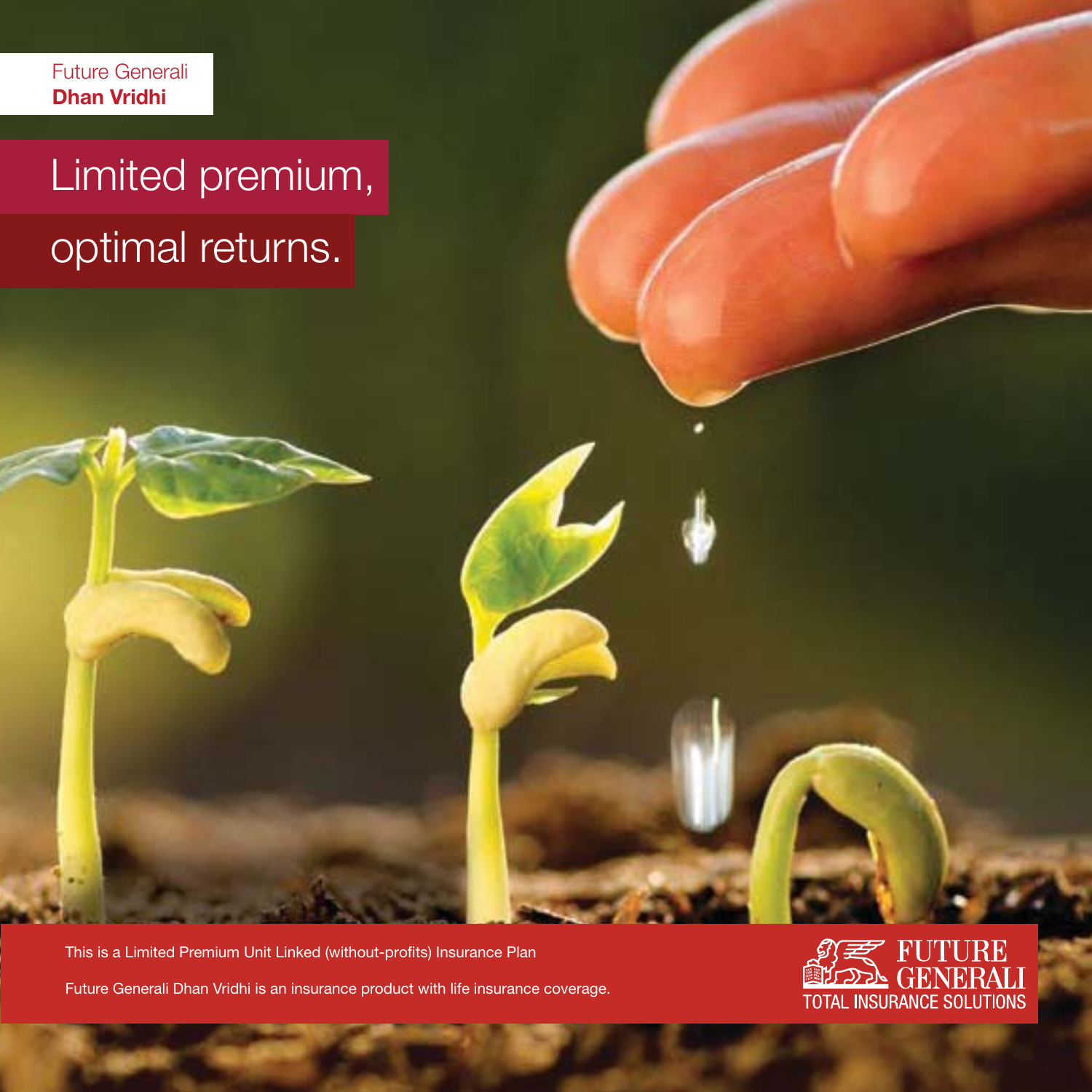IN THIS POLICY, THE INVESTMENT RISK IN INVESTMENT PORTFOLIO IS BORNE BY THE POLICYHOLDER. THE LINKED INSURANCE PRODUCTS DO NOT OFFER ANY LIQUIDITY DURING THE FIRST FIVE YEARS OF THE CONTRACT. THE POLICYHOLDER WILL NOT BE ABLE TO SURRENDER/WITHDRAW THE MONIES INVESTED IN LINKED INSURANCE PRODUCTS COMPLETELY OR PARTIALLY TILL THE END OF THE FIFTH YEAR.

While it is important to that you stay protected, it would delight you more if your protection comes with an opportunity to build optimised corpus. With this end in mind, we bring you Future Generali Dhan Vridhi, a Limited Premium Unit Linked Insurance Plan that offers you the perfect blend of protection and investment to realise your long and medium term financial goals. You also have the distinct advantage of staying protected for longer than the premium paying term with a choice of 6 unit funds.

# **UNIQUE PRODUCT BENEFITS:**



- This is a Limited Premium Payment ULIP with the right blend of Protection and investment to meet your medium to long-term financial goals.
- Flexibility to make fund switches to maximise returns
- Partial Withdrawal can be made after 5 policy years from inception.
- Choice of six robust unit funds to match your risk appetite.
- Premium(s) paid are eligible for tax benefit as may be available under the provisions of Section(s) 80C, 80CCC (1), 80D, 10.10D as applicable.

| <b>HOW DOES IT WORK?</b><br>Step 1:                        | <b>Decide your Policy Term and Premium Payment Term</b> - You have to decide your Policy<br>Term and choose the tenure for which you would like to pay the premiums.                                                                   |  |  |  |
|------------------------------------------------------------|----------------------------------------------------------------------------------------------------------------------------------------------------------------------------------------------------------------------------------------|--|--|--|
| Step 2:                                                    | <b>Decide Premium Amount</b> - You have to decide the amount you would like to invest under the<br>policy.                                                                                                                             |  |  |  |
| Step 3:                                                    | <b>Choose your Investment Funds</b> - Depending on your risk appetite, you can choose to invest<br>in any or all the six available funds.                                                                                              |  |  |  |
| <b>WHAT ARE YOUR BENEFITS?</b><br><b>Maturity Benefit:</b> | At maturity, the Fund Value as on the date of maturity is payable to the Life Assured. The Life<br>Assured may also choose to receive the Maturity Benefit under Settlement Option explained in<br>the later portion of this brochure. |  |  |  |
| <b>Death Benefit:</b>                                      | In case of an unfortunate event of death of Life Assured, while the policy is in force during the<br>Policy Term, higher of:<br>• Sum Assured less deductible Partial Withdrawal or<br>• Fund Value, or                                |  |  |  |
|                                                            | • 105% of basic premiums paid till date of death is payable                                                                                                                                                                            |  |  |  |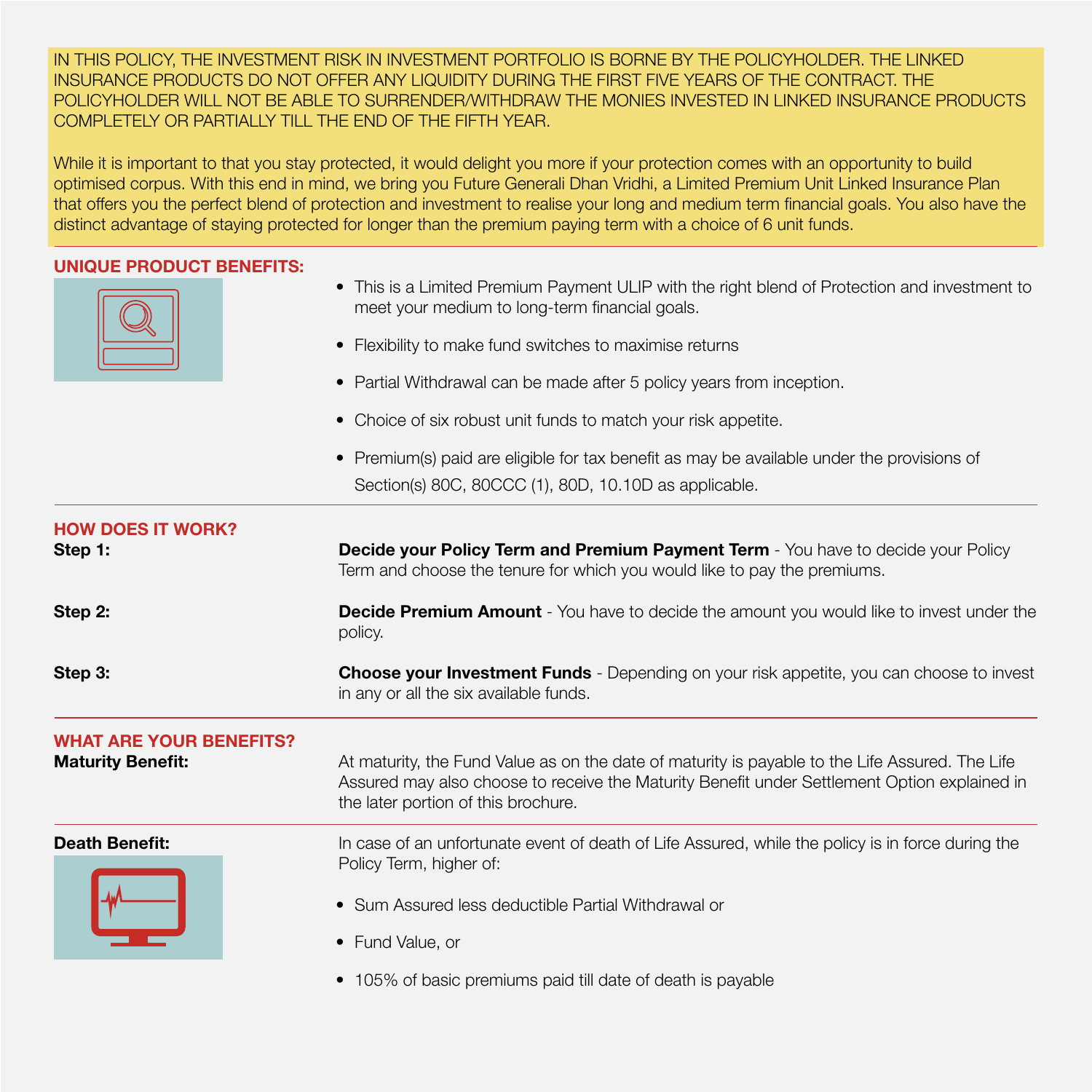# **Deductible Partial Withdrawals are:**

- In case of death before age 60 years: Partial Withdrawals made 2 years immediately prior to the date of death,
- In case of death after attaining age 60 years: Partial Withdrawals made under the policy two years before attaining age 60 years and all the Partial Withdrawals made after attaining age 60 years.

## *Note:* Note:

- During the Policy Term, if the premiums are discontinued and the Life Assured dies during the Notice Period, the Death Benefit as mentioned above will be paid, and the policy will be terminated.
- On death of the Life Assured, the policy will be terminated by paying the Death Benefit.
- Risk will commence immediately for minor lives.
- If the Life Assured is a minor at the time of issuance of the policy and the proposer predeceases the Life Assured during the minority of the Life Assured, no immediate benefit will be payable. On the death of the Policyholder while the Life Assured is a minor, the policy may be continued by the appointment of a new Policyholder under the policy. However where a new Policyholder is not available and/or the legal guardian(s) is not interested to continue the policy, then the policy proceeds would be paid to the Legal Representatives/ Legal Guardian(s) of the Policyholder who would take out representation for the monies under the policy from a Court of a State or Territory of the Union of India that the monies will be utilised for carrying out day to day expenses/benefit of the minor. The policy proceeds in case of discontinuance of policy will be paid as per the Non Forfeiture Provisions mentioned below and the policy will be terminated thereafter.

# **Your investments:** Your premium, net of applicable charges, is invested in unit funds of your choice. Currently you have a choice of six investment funds, providing you the flexibility to direct your investments in any of the following Unit Linked Funds of the Company. The funds invest in a mix of liquid investments, fixed income securities and equity investments in line with their risk profile.

# **Future Secure Fund**

(SFIN: ULIF001180708FUTUSECURE133)

**Objective:** To provide stable returns by investing in relatively low risk assets. The fund will invest exclusively in treasury bills, bank deposits, certificate of deposits, other money market instruments and short duration Government securities.

| Composition                     | Min.  | Max. | Risk profile |
|---------------------------------|-------|------|--------------|
| <b>Money Market Instruments</b> | $0\%$ | 75%  |              |
| <b>Short Term Debt</b>          | 25%   | 100% | LOW          |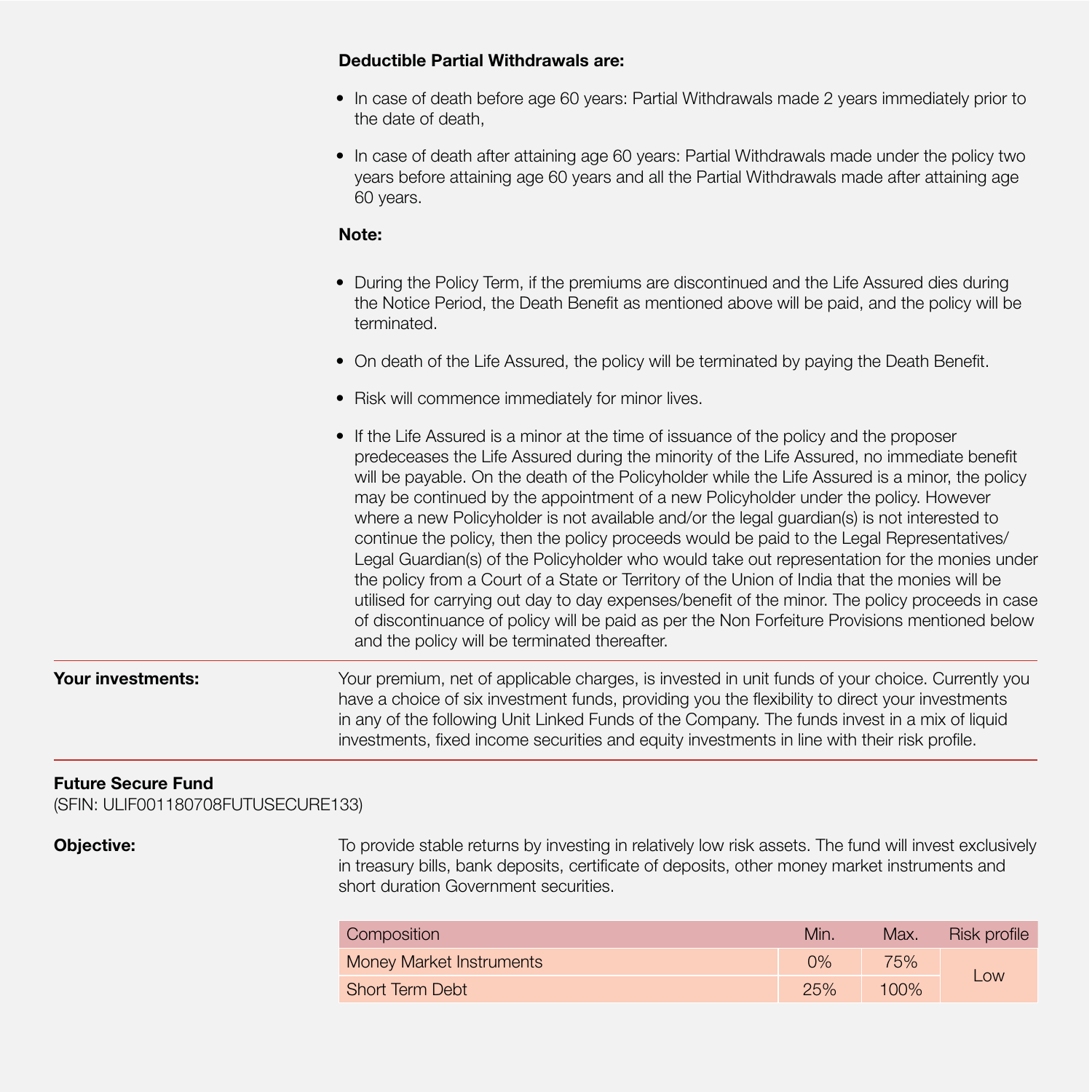### **Future Income Fund**

(SFIN: ULIF002180708FUTUINCOME133)

**Objective:** To provide stable returns by investing in assets of relatively low to moderate level of risk. The interest credited will be a major component of the fund's return. The fund will invest primarily in fixed income securities, such as Government securities of medium to long duration and corporate bonds and money market instruments for liquidity.

| Composition                     | Min | Max. | Risk profile |
|---------------------------------|-----|------|--------------|
| Money Market Instruments        | 0%  | 50%  |              |
| <b>Fixed Income Instruments</b> | 50% | 100% | Low          |

# **Future Balance Fund**

(SFIN: ULIF003180708FUTBALANCE133)

**Objective:** To provide a balanced return from investing in both fixed income securities as well as in equities so as to balance stability of return through the former and growth in capital value through the latter. The fund will also invest in money market instruments to provide liquidity. The risk profile of the fund is medium.

| Composition               | Min.  | Max. | Risk profile |
|---------------------------|-------|------|--------------|
| Money Market Instruments  | $0\%$ | 30%  |              |
| Fixed Income Instruments  | 40%   | 70%  | Moderate     |
| <b>Equity Instruments</b> | 30%   | 60%  |              |

### **Future Apex Fund**

(SFIN: ULIF010231209FUTUREAPEX133)

**Objective:** To provide potentially high returns to Unitholders by investing primarily in equities to target growth in capital value of assets. The fund will also invest to a certain extent in Government securities, corporate bonds and money market instruments. The risk profile of the fund is high.

| Composition                     | Min.  | Max.    | Risk profile |
|---------------------------------|-------|---------|--------------|
| Fixed Income Instruments        | $0\%$ | 40%     |              |
| <b>Money Market Instruments</b> | $0\%$ | 50%     | High         |
| <b>Equity Instruments</b>       | 50%   | $100\%$ |              |

# **Future Maximise Fund**

(SFIN: ULIF004180708FUMAXIMIZE133)

**Objective:** To provide potentially high returns to Unitholders by investing primarily in equities to target growth in capital value of assets. The fund will also invest to a certain extent in Government securities, corporate bonds and money market instruments.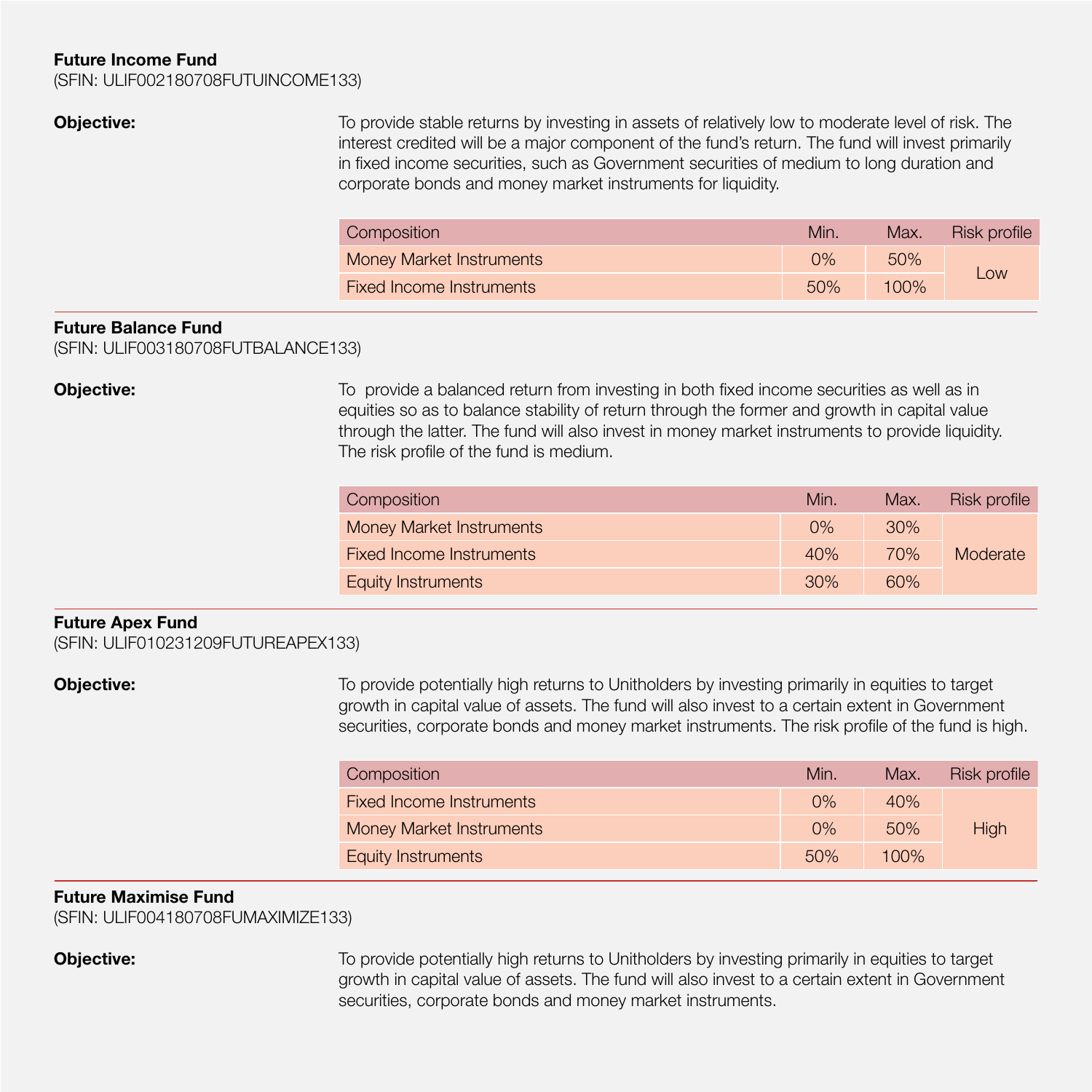| Composition               | Min.  | Max. | Risk profile |
|---------------------------|-------|------|--------------|
| Fixed Income Instruments  | 10%   | 50%  |              |
| Money Market Instruments  | $0\%$ | 40%  | High         |
| <b>Equity Instruments</b> | 50%   | 90%  |              |

30 days before maturity to choose this option. Following options are available to receive the

# **Future Opportunity Fund**

(SFIN: ULIF012090910FUTOPPORTU133)

| Objective:                                                                             | To generate capital appreciation and provide long-term growth opportunities by investing in a<br>portfolio predominantly of equity and equity related instruments generally in S and P CNX Nifty<br>stocks and to generate consistent returns by investing in debt and money market instruments.<br>The risk profile of the fund is high.                                                                                                                                                        |      |      |              |
|----------------------------------------------------------------------------------------|--------------------------------------------------------------------------------------------------------------------------------------------------------------------------------------------------------------------------------------------------------------------------------------------------------------------------------------------------------------------------------------------------------------------------------------------------------------------------------------------------|------|------|--------------|
|                                                                                        | Composition                                                                                                                                                                                                                                                                                                                                                                                                                                                                                      | Min. | Max. | Risk profile |
|                                                                                        | <b>Fixed Income Instruments</b>                                                                                                                                                                                                                                                                                                                                                                                                                                                                  | 0%   | 15%  |              |
|                                                                                        | <b>Money Market Instruments</b>                                                                                                                                                                                                                                                                                                                                                                                                                                                                  | 0%   | 20%  | High         |
|                                                                                        | <b>Equity Instruments</b>                                                                                                                                                                                                                                                                                                                                                                                                                                                                        | 80%  | 100% |              |
| <b>FLEXIBILITY AVAILABLE</b><br><b>UNDER YOUR PLAN:</b><br><b>Premium Redirection:</b> | At any time after completion of one year, you may instruct us in writing to redirect all future<br>premiums in an alternative proportion to the various unit funds available. Redirection will not<br>affect the premium paid prior to the request. Premium Redirection can be done maximum twice<br>in a year.                                                                                                                                                                                  |      |      |              |
| Switching between the funds:                                                           | Switch your existing fund to another fund option available and thus actively manage your own<br>investment. 12 switches are free in a policy year. The minimum amount that can be switched is<br>₹5,000/- (thereafter in multiple of '000). Any switch over and above the available free switches<br>in a policy year is subject to a charge. The unused free switches in a policy year cannot be<br>carried forward to the following policy year.                                               |      |      |              |
| <b>Partial Withdrawal:</b>                                                             | Partial Withdrawals can be made after the completion of Lock-in Period of 5 policy years.<br>Six Partial Withdrawals are allowed per policy year free of charge and thereafter subject to a<br>Partial Withdrawal Charge. The minimum amount that can be withdrawn is ₹5,000/- (thereafter<br>in multiple of '000). The Fund Value after a Partial Withdrawal should be at least 105% of<br>premiums paid.<br>At the time of making Partial Withdrawal Insured should be aged at least 18 years. |      |      |              |
| Settlement option:                                                                     | This option enables the Policyholder to take the maturity proceeds in periodical payments after<br>the maturity date instead of a Lump Sum on maturity. The Maturity Benefit can be received any<br>time up to 5 years from the date of maturity. A notice is to be given by the Policyholder at least                                                                                                                                                                                           |      |      |              |

Maturity Benefit.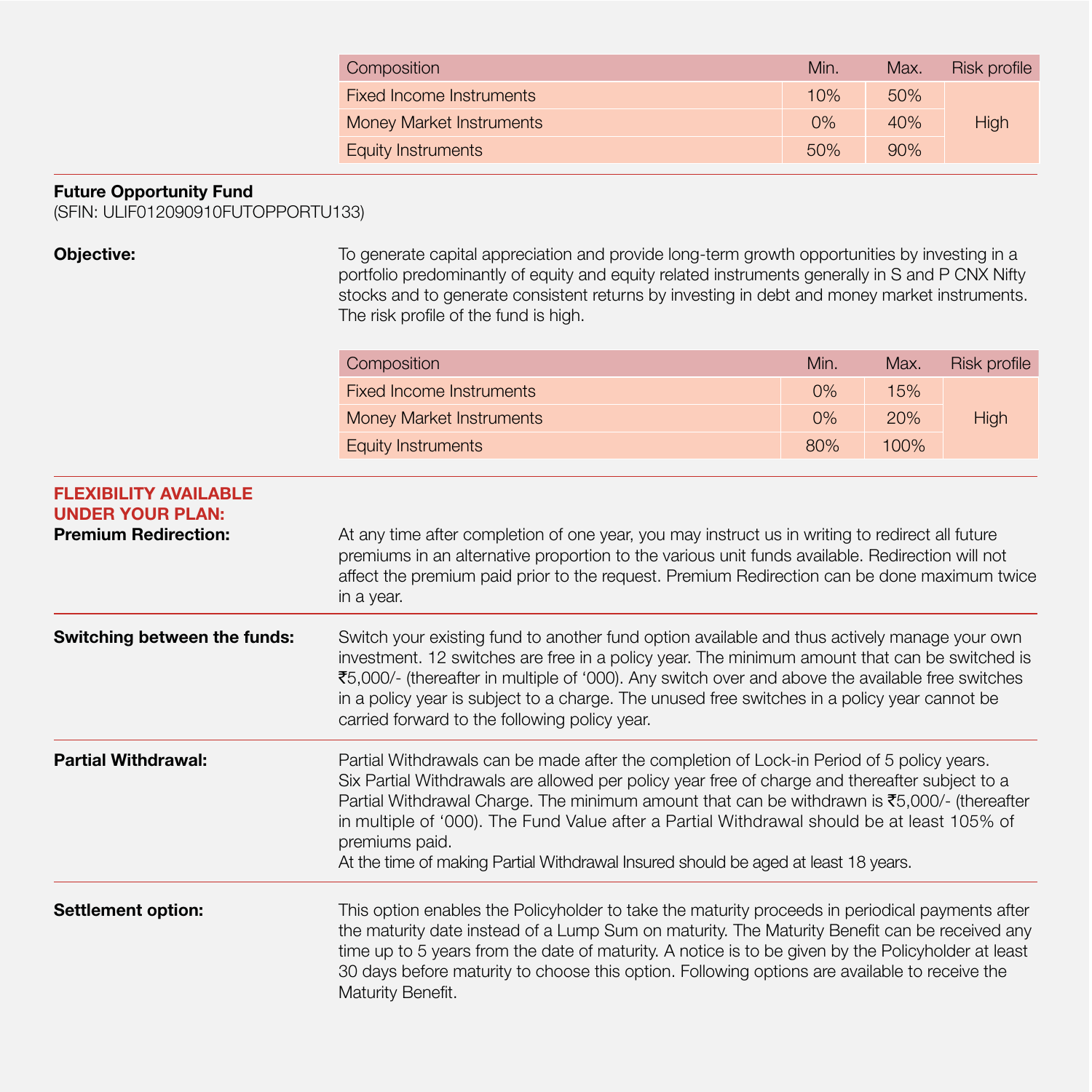| Option | Payment Pattern from the Maturity Date                                                                                                                                                     |
|--------|--------------------------------------------------------------------------------------------------------------------------------------------------------------------------------------------|
| A      | Receive 5 annual payments for next 5 years. 20% of the available Fund Value at<br>the time of making such payment for first 4 payments and remaining fund at 5th<br>instalment.            |
| B      | Receive 10 half yearly payments for next 5 years. 10% of the available Fund<br>Value at the time of making such payment for the first 9 payments and remaining<br>fund at 10th instalment. |

On death of the Life Assured during the Settlement Period, the balance Fund Value is payable to nominee. Partial Withdrawals and Switching are not allowed during Settlement Period. During the Settlement Period, the investment risk in investment portfolio will continue to be borne by the Policyholder. Only Fund Management Charge will be deducted during the Settlement Period. The Policyholder may completely withdraw the Fund Value any time during the Settlement Period and no charges are applicable on such complete withdrawals.

### **Change in Sum Assured:** Not Applicable.

### **PLAN SUMMARY:**

| Min./Max. Entry Age                 | For PPT 5 years $= 8$ years to 50 years (as on last birthday)<br>Other PPTs = $8$ years to 60 years (as on last birthday)                                                           |                                |  |
|-------------------------------------|-------------------------------------------------------------------------------------------------------------------------------------------------------------------------------------|--------------------------------|--|
| Min./Max. Maturity Age              | 18 years to 70 years (as on last birthday)                                                                                                                                          |                                |  |
| <b>Premium Paying Frequency</b>     | Annual, Half Yearly, Quarterly and Monthly                                                                                                                                          |                                |  |
| Premium Paying Term and Policy Term | <b>Fixed Policy Term</b>                                                                                                                                                            | Available Premium Payment Term |  |
|                                     | 10 years                                                                                                                                                                            | 5 years/7 years                |  |
|                                     | 15 years                                                                                                                                                                            | 10 years/12 years              |  |
|                                     | 20 years                                                                                                                                                                            | 15 years/17 years              |  |
| Min./Max. Sum Assured               | Minimum and Maximum Sum Assured is as under:<br>Age $<$ 45 years: Max (10, 0.5 x Policy Term) x Annual Premium,<br>Age $>=$ 45 years : Max (7, 0.25 x Policy Term) x Annual Premium |                                |  |
| Premium                             | Min Yearly = Rs20,000, Half Yearly = Rs 10000, Quarterly = Rs 5000, Monthly Rs 2000<br>$Max. = No$ limit, subject to underwriting                                                   |                                |  |

### **CHARGES UNDER YOUR POLICY:**

**Premium Allocation Charge:** The Premium Allocation Charge will be deducted from the premium amount at the time of premium payment and the remaining premium will be used to purchase units in various investment funds according to the specified fund allocation,

| Policy Year   | Charge % |
|---------------|----------|
| $1$ st        | 5.25%    |
| $2nd$ onwards | 2%       |

For Policies taken directly (i.e. without involving any channel) by Future Group employees, spouse of the employees and their blood relatives, no commission is payable and reduced allocation charges apply as given below.

Policy Year : All policy years

Percentage of Premium : 1%

Blood relatives include children of the employee, parents of the employee, siblings of the employee (brothers / sisters)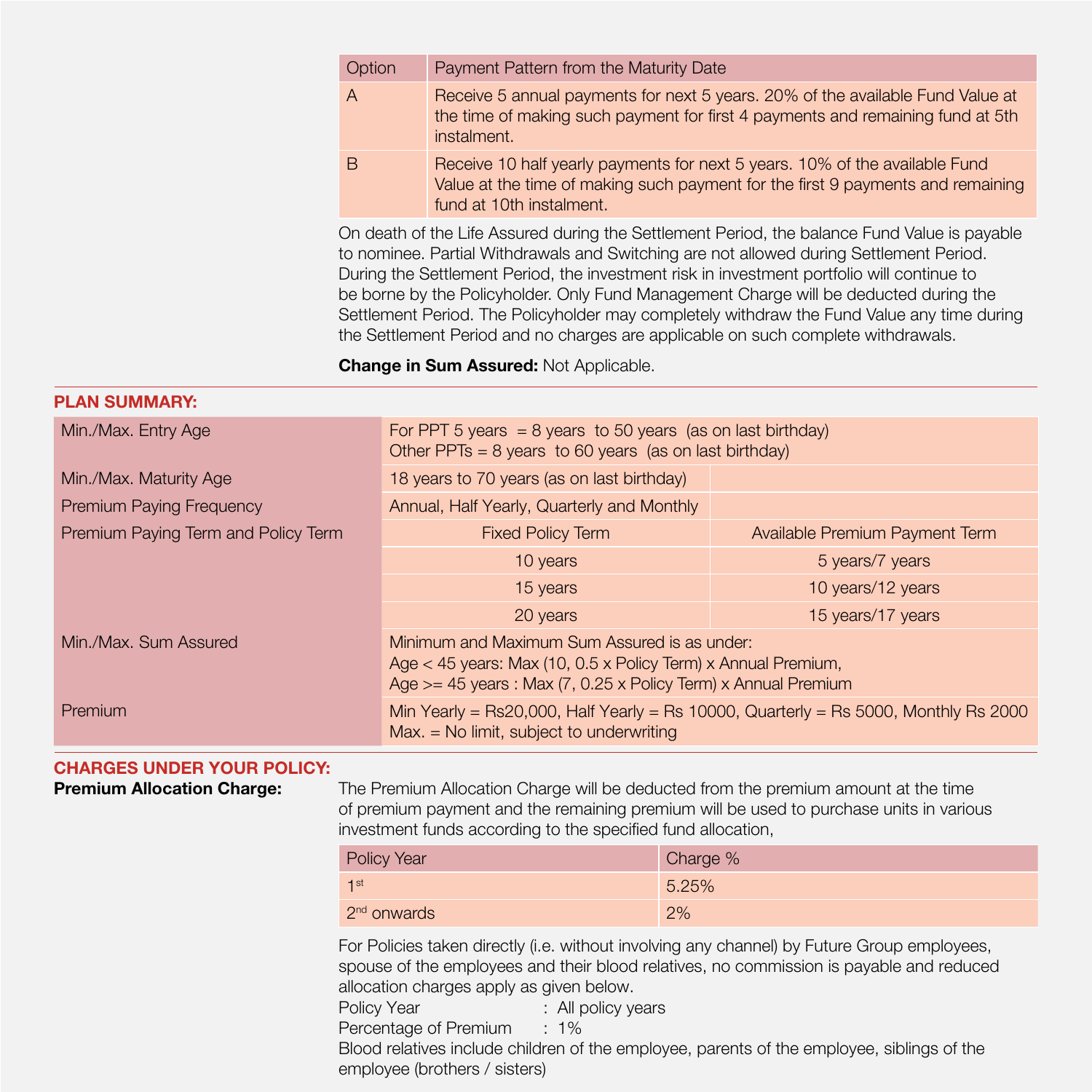# **Policy Administration Charge**

|                          | Policy Year                                                                                                                                                                                                                                                                                                                                                     | Charge as a % of Annual Premium (AP) |                                                                                                                                                                                                                                                                                                      |       |  |
|--------------------------|-----------------------------------------------------------------------------------------------------------------------------------------------------------------------------------------------------------------------------------------------------------------------------------------------------------------------------------------------------------------|--------------------------------------|------------------------------------------------------------------------------------------------------------------------------------------------------------------------------------------------------------------------------------------------------------------------------------------------------|-------|--|
|                          | 1 <sup>st</sup> year to 5th year                                                                                                                                                                                                                                                                                                                                |                                      | 4.50% of AP subject to a maximum of ₹6000 p.a.                                                                                                                                                                                                                                                       |       |  |
|                          | 6 <sup>th</sup> onwards                                                                                                                                                                                                                                                                                                                                         |                                      | 4.20% of AP subject to a maximum of ₹6000 p.a.                                                                                                                                                                                                                                                       |       |  |
|                          | The Policy Administration Charges are determined using 1/12th of the annual charges given<br>above and are deducted from the unit account monthly at the beginning of each monthly<br>anniversary of a policy by cancellation of units for equivalent amount. The Policy Administration<br>Charge will continue to be deducted till the end of the Policy Term. |                                      |                                                                                                                                                                                                                                                                                                      |       |  |
|                          | NAV.                                                                                                                                                                                                                                                                                                                                                            |                                      | Fund Management Charge (FMC): FMC will be charged at the time of computation of the NAV, which will be done on a daily basis.<br>This will be charged as a percentage of the value of the assets and will be adjusted towards the                                                                    |       |  |
|                          | Fund Management Charge (% p.a.)                                                                                                                                                                                                                                                                                                                                 |                                      |                                                                                                                                                                                                                                                                                                      |       |  |
|                          |                                                                                                                                                                                                                                                                                                                                                                 |                                      | Future Secure Fund (SFIN:ULIF001180708FUTUSECURE133)                                                                                                                                                                                                                                                 | 1.10% |  |
|                          |                                                                                                                                                                                                                                                                                                                                                                 |                                      | Future Income Fund (SFIN:ULIF002180708FUTUINCOME133)                                                                                                                                                                                                                                                 | 1.35% |  |
|                          | 1.35%<br>Future Balance Fund (SFIN:ULIF003180708FUTBALANCE133)                                                                                                                                                                                                                                                                                                  |                                      |                                                                                                                                                                                                                                                                                                      |       |  |
|                          | Future Apex Fund (SFIN:ULIF010231209FUTUREAPEX133)<br>1.35%                                                                                                                                                                                                                                                                                                     |                                      |                                                                                                                                                                                                                                                                                                      |       |  |
|                          | Future Opportunity Fund (SFIN: ULIF012090910FUTOPPORTU133)<br>1.35%                                                                                                                                                                                                                                                                                             |                                      |                                                                                                                                                                                                                                                                                                      |       |  |
|                          | Future Maximise (SFIN: ULIF004180708FUMAXIMIZE133)<br>1.35%                                                                                                                                                                                                                                                                                                     |                                      |                                                                                                                                                                                                                                                                                                      |       |  |
|                          |                                                                                                                                                                                                                                                                                                                                                                 |                                      | Discontinued Policy Fund (SFIN: ULIF013011111FUTDISCONT133)                                                                                                                                                                                                                                          | 0.50% |  |
| <b>Switching Charge:</b> | to ₹250 per switch subject to IRDAI approval.                                                                                                                                                                                                                                                                                                                   |                                      | Twelve free switches are allowed each policy year. Subsequent switches will attract a charge of<br>₹100 per switch. This charge is levied at the time of affecting the switch and will be deducted<br>from the unit account by cancellation of units. The Switching Charge is subject to increase up |       |  |
| <b>Mortality Charge:</b> |                                                                                                                                                                                                                                                                                                                                                                 |                                      | This shall be levied at the beginning of each policy month from the fund. Below mentioned are<br>the sample Mortality Charges for various ages for ₹1000 of sum at risk.                                                                                                                             |       |  |
|                          | Age                                                                                                                                                                                                                                                                                                                                                             |                                      | <b>Mortality Charge</b>                                                                                                                                                                                                                                                                              |       |  |
|                          | 25 Years                                                                                                                                                                                                                                                                                                                                                        |                                      | 1.09                                                                                                                                                                                                                                                                                                 |       |  |
|                          | 30 Years                                                                                                                                                                                                                                                                                                                                                        |                                      | 1.17                                                                                                                                                                                                                                                                                                 |       |  |
|                          | 35 Years                                                                                                                                                                                                                                                                                                                                                        |                                      | 1.42                                                                                                                                                                                                                                                                                                 |       |  |
|                          | 40 Years                                                                                                                                                                                                                                                                                                                                                        |                                      | 1.99                                                                                                                                                                                                                                                                                                 |       |  |

Mortality Charges are deducted on sum at risk which is calculated as higher of (Sum Assured less Deductible Partial Withdrawal, 105% of the total premiums paid till that date) reduced by Fund Value under the policy.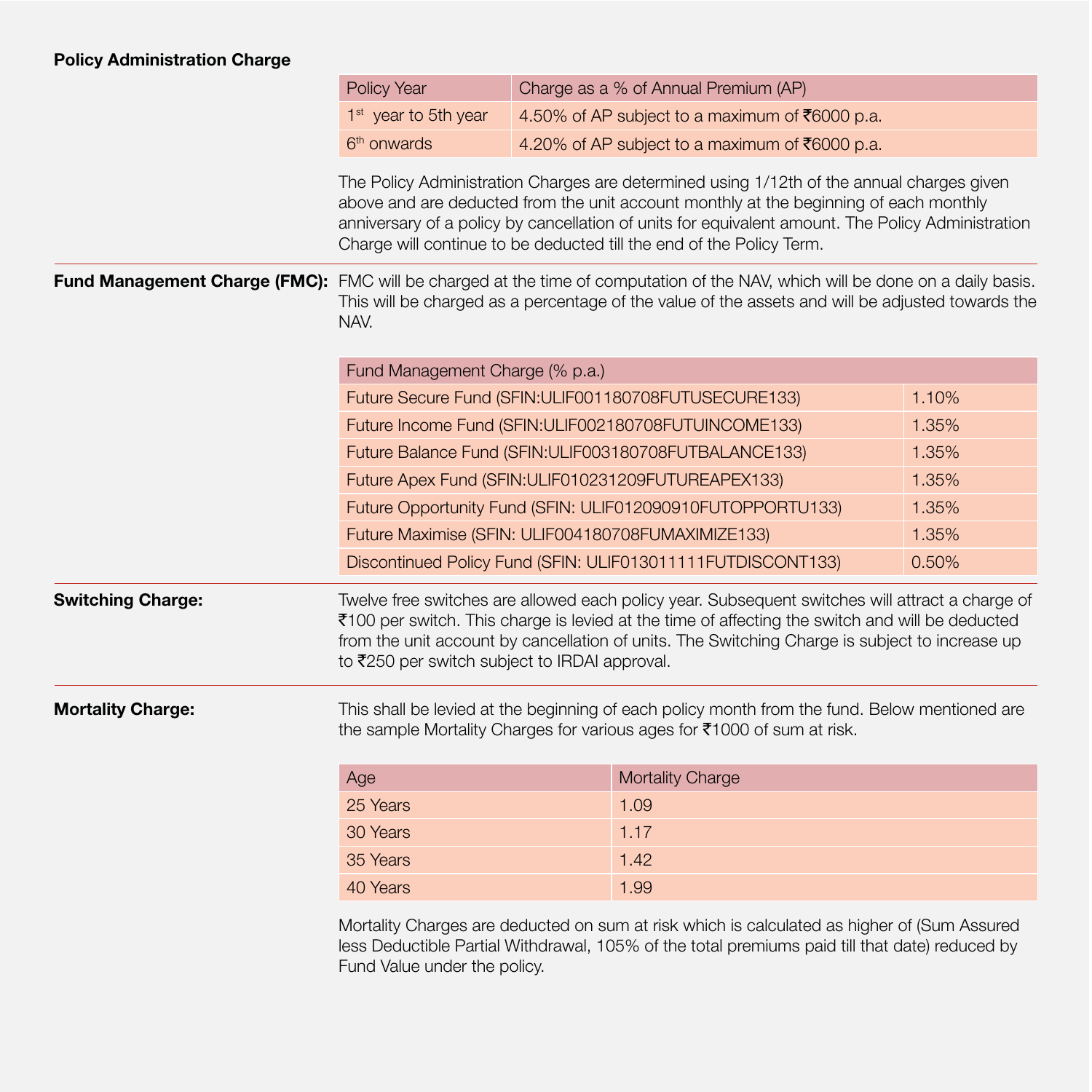**Discontinuance Charge:** The charge is levied where the Policyholder opts not to pay premiums under the policy. In case of discontinuance of the policy during first 4 policy years, the following charge is applicable:

|                                         | Discontinuance during<br>the policy year                                                                                                                                                                                                                                                                                                                                                                                                                                                                                                                                                                                                                               | Discontinuance Charge where Annualised Premium is $\epsilon = \frac{725,000}{500}$                  |  |  |
|-----------------------------------------|------------------------------------------------------------------------------------------------------------------------------------------------------------------------------------------------------------------------------------------------------------------------------------------------------------------------------------------------------------------------------------------------------------------------------------------------------------------------------------------------------------------------------------------------------------------------------------------------------------------------------------------------------------------------|-----------------------------------------------------------------------------------------------------|--|--|
|                                         | 1                                                                                                                                                                                                                                                                                                                                                                                                                                                                                                                                                                                                                                                                      | Lower of 20% x (AP or FV), Max ₹3,000                                                               |  |  |
|                                         | $\overline{2}$                                                                                                                                                                                                                                                                                                                                                                                                                                                                                                                                                                                                                                                         | Lower of 15% x (AP or FV), Max ₹2,000                                                               |  |  |
|                                         | 3                                                                                                                                                                                                                                                                                                                                                                                                                                                                                                                                                                                                                                                                      | Lower of 10% x (AP or FV), Max ₹1,500                                                               |  |  |
|                                         | $\overline{4}$                                                                                                                                                                                                                                                                                                                                                                                                                                                                                                                                                                                                                                                         | Lower of 5% x (AP or FV), Max ₹1,000                                                                |  |  |
|                                         | Discontinuance during the<br>policy year                                                                                                                                                                                                                                                                                                                                                                                                                                                                                                                                                                                                                               | Discontinuance Charge where Annualised Premium is $>$ ₹25,000                                       |  |  |
|                                         | 1                                                                                                                                                                                                                                                                                                                                                                                                                                                                                                                                                                                                                                                                      | Lower of 6% x (AP or FV), Max ₹6,000                                                                |  |  |
|                                         | $\overline{c}$                                                                                                                                                                                                                                                                                                                                                                                                                                                                                                                                                                                                                                                         | Lower of 4% x (AP or FV), Max ₹5,000                                                                |  |  |
|                                         | 3                                                                                                                                                                                                                                                                                                                                                                                                                                                                                                                                                                                                                                                                      | Lower of 3% x (AP or FV), Max ₹4,000                                                                |  |  |
|                                         | $\overline{4}$                                                                                                                                                                                                                                                                                                                                                                                                                                                                                                                                                                                                                                                         | Lower of 2% x (AP or FV), Max ₹2,000                                                                |  |  |
|                                         |                                                                                                                                                                                                                                                                                                                                                                                                                                                                                                                                                                                                                                                                        | Where, $AP =$ Annualised Premium under the policy $  FV =$ Fund Value on the date of discontinuance |  |  |
| <b>Partial Withdrawal Charge:</b>       | Partial Withdrawal is of ₹200 per withdrawal.                                                                                                                                                                                                                                                                                                                                                                                                                                                                                                                                                                                                                          | After 6 free Partial Withdrawals in a policy year, a charge levied at the time of affecting the     |  |  |
| <b>Miscellaneous Charge:</b>            | This charge is levied for any alterations within the insurance contract, such as Premium<br>Redirection. The charge is expressed as a flat amount levied by cancellation of units. This<br>charge is levied only at the time of alteration and is equal to $\overline{5}250$ per alteration.                                                                                                                                                                                                                                                                                                                                                                           |                                                                                                     |  |  |
|                                         | Note: - Above charges are subject to Goods and Services Tax, if any, as fixed by the Government<br>from time to time. Currently, Goods and Services Tax is applicable on all the charges deducted<br>under the policy. However, the same may be changed as prescribed by the Government of<br>India from time to time.                                                                                                                                                                                                                                                                                                                                                 |                                                                                                     |  |  |
| <b>LITTLE PRIVILEGES, JUST FOR YOU:</b> |                                                                                                                                                                                                                                                                                                                                                                                                                                                                                                                                                                                                                                                                        |                                                                                                     |  |  |
| Rider:                                  | You can further strengthen your financial security by opting for Future Generali Linked<br>Accidental Death Rider (UIN: 133A025V01). Please refer rider brochure for details.                                                                                                                                                                                                                                                                                                                                                                                                                                                                                          |                                                                                                     |  |  |
|                                         | The premium pertaining to health related or critical illness riders shall not exceed 100% of<br>premium under the basic product, the premiums under all other life insurance riders put<br>together shall not exceed 30% of premiums under the basic product and any benefit arising<br>under each of the above mentioned riders shall not exceed the sum assured under the<br>basic product.                                                                                                                                                                                                                                                                          |                                                                                                     |  |  |
| <b>Free-Look Period:</b>                | If the Policyholder is not satisfied with the terms and conditions of the policy, he can apply in<br>writing to Future Generali for cancellation of the policy within the Free-Look Period of 15 days<br>(30 days if the policy is sold through Distance Marketing) from the date of receipt of the policy<br>document, stating the reason for cancellation. On cancellation, the Fund Value as on the date<br>of cancellation plus non-allocated premium plus charges levied by cancellation of units less<br>deduction for proportionate cost of insurance cover for the period and expenses towards policy<br>stamp duty and medical examination, will be refunded. |                                                                                                     |  |  |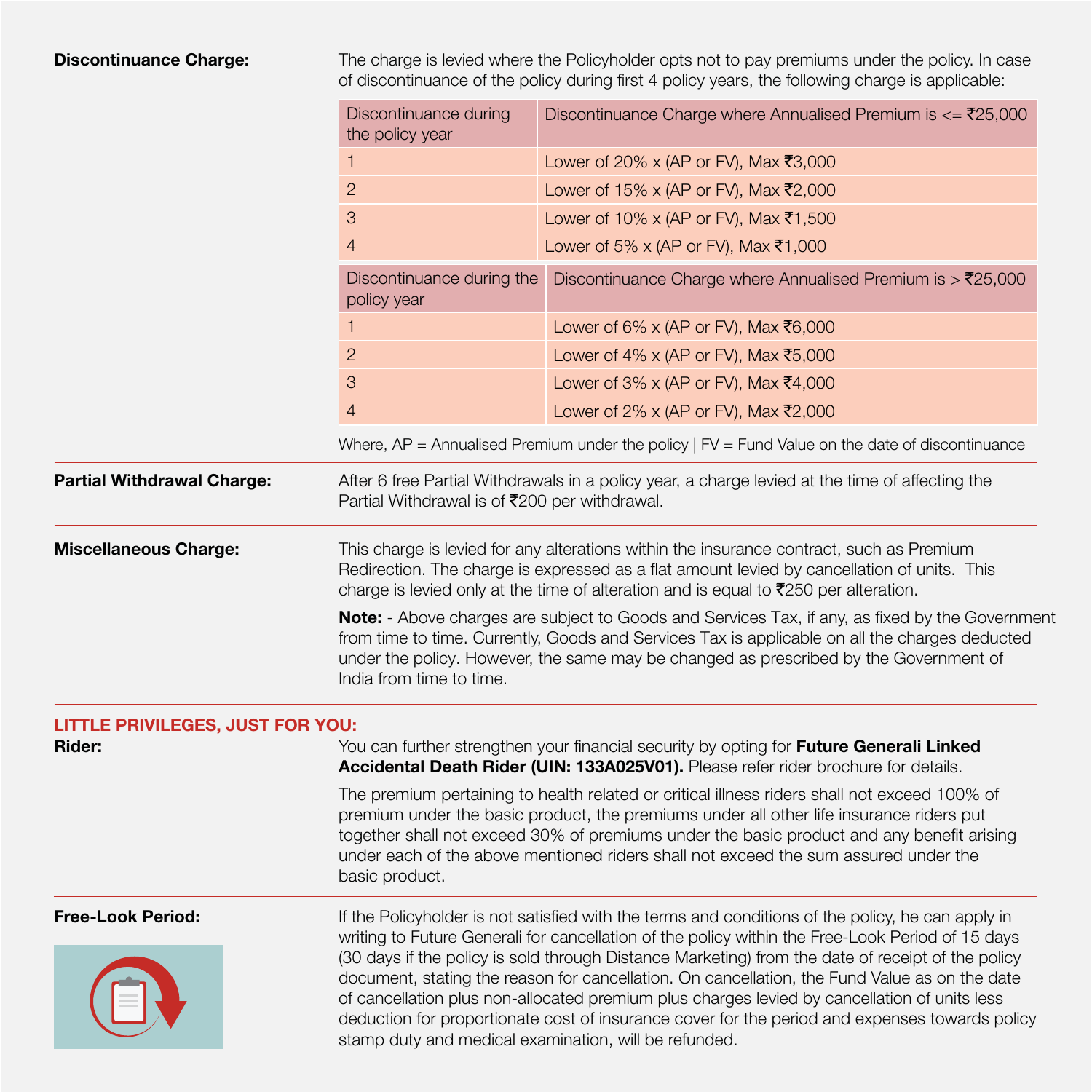|                                                                    | <b>Note:</b> Distance Marketing means insurance solicitation/lead generation by way of telephone<br>calling/Short Messaging Service (SMS)/Other electronic modes like e-mail, internet and<br>interactive television (DTH)/direct mail/newspaper and magazine inserts or any other means of<br>communication other than in person.                                                      |
|--------------------------------------------------------------------|-----------------------------------------------------------------------------------------------------------------------------------------------------------------------------------------------------------------------------------------------------------------------------------------------------------------------------------------------------------------------------------------|
| <b>Grace Period and Notice Period:</b>                             | A grace period of 30 days from the premium due date will be allowed for payment of premiums<br>in yearly, half-yearly & quarterly modes and 15 days for monthly mode. The policy will remain<br>in force during the grace period. Notice period is a period of 30 days from the receipt of notice<br>that is sent to the policy holder within 15 days after the expiry of grace period. |
| The date of discontinuance:                                        | Is the date on which we receive the intimation from the Policyholder about discontinuance/<br>surrender of the policy or on the expiry of Notice Period whichever is earlier.                                                                                                                                                                                                           |
| <b>Lock-in Period:</b>                                             | Means the period of 5 consecutive years from the date of policy commencement date, during<br>which the proceeds of discontinued policy cannot be paid by the insurer to the insured/<br>Policyholder except in case of death or upon any contingency covered under the policy.                                                                                                          |
| <b>Revival Period:</b>                                             | A period of two years from the date of first unpaid premium                                                                                                                                                                                                                                                                                                                             |
|                                                                    | Policy Discontinuance and Revival: "Discontinuance" means the state of a policy that could arise on account of<br>surrender/non-payment of the contracted premium due before the expiry of the Notice Period.                                                                                                                                                                           |
| <b>Revival and Policy Discontinuance</b><br>within Lock-in Period: | If any due premium remains unpaid at the end of the Grace Period, the Company will send<br>a Premium Default Notice to the Policyholder within a period of 15 days from the end of the<br>Grace Period requesting the Policyholder to choose any of the following options.                                                                                                              |
|                                                                    | (i). Revive the policy within a period of two years from the date of first unpaid premium (Revival<br>Period)                                                                                                                                                                                                                                                                           |
|                                                                    | (ii). Complete withdrawal from the policy without any risk cover.                                                                                                                                                                                                                                                                                                                       |
|                                                                    | If the Policyholder pays the premium within 30 days from the receipt of the notice, then the<br>policy will continue as a regular in force policy.                                                                                                                                                                                                                                      |
|                                                                    | (I) During Notice Period                                                                                                                                                                                                                                                                                                                                                                |
|                                                                    | The policy will be considered as an in force policy till the date of exercise of the option or the<br>end of the Notice period, whichever is earlier, and all the charges corresponding to an in force<br>policy will be deducted during this period. In case of death of the Life Assured during this<br>period the Death Benefit as mentioned under benefits is payable.              |
|                                                                    | Policyholder chooses Option (i)                                                                                                                                                                                                                                                                                                                                                         |
|                                                                    | If the Policyholder chooses option (i) above and decides to pay the premium within the Revival<br>Period, then the risk cover will cease and the fund available with respect to that policy will be                                                                                                                                                                                     |

moved to the "Discontinued Policy Fund". Corresponding Discontinuance Charges, if any will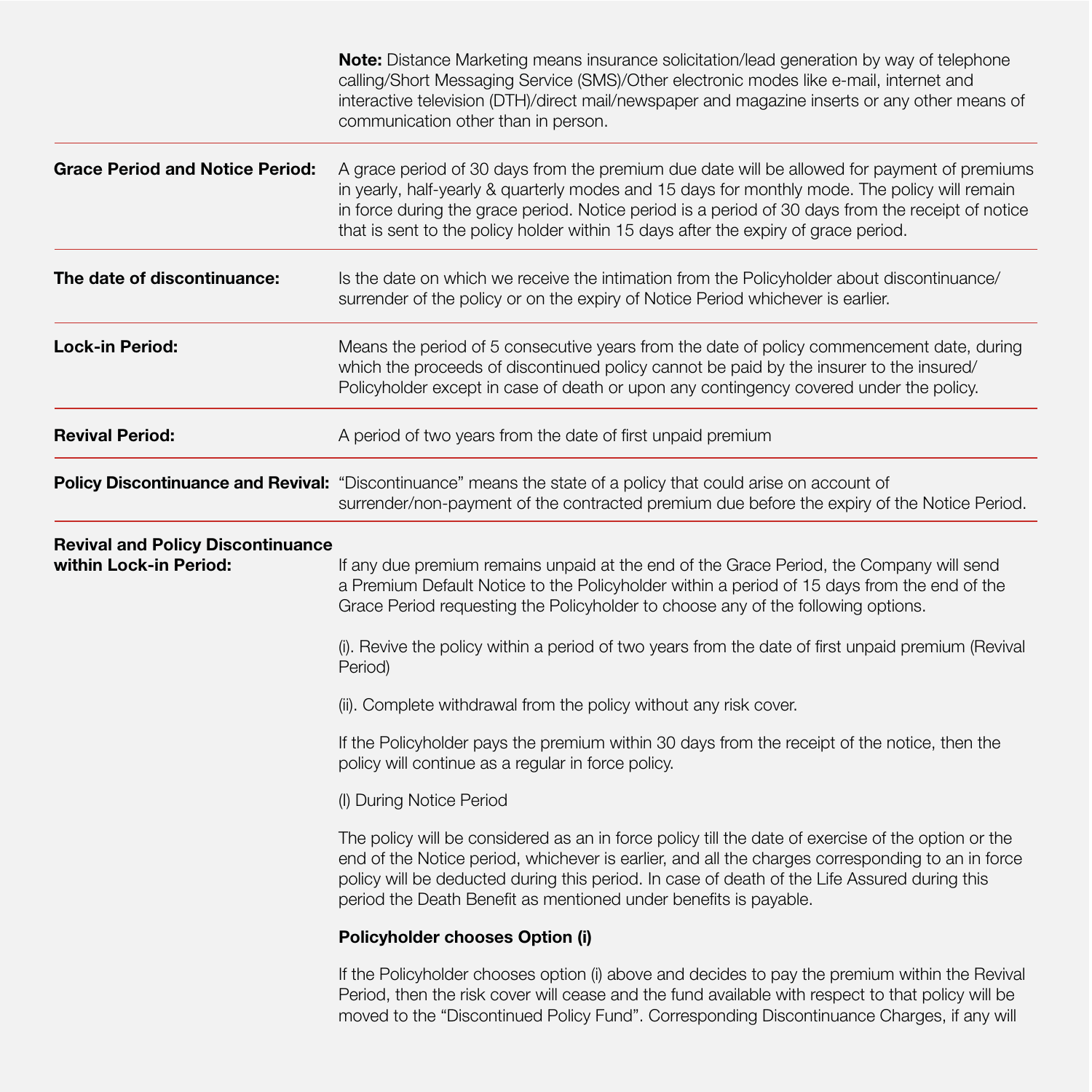be deducted before moving it in to the Discontinued Policy Fund.

The policy can be revived by paying the premiums anytime within the Revival Period as given below.

At the time of revival:

1. All due and unpaid premiums will be collected without charging any interest or fee.

2. Premium Allocation Charges and Policy Administration Charges for the Discontinuance Period will be collected.

3. Discontinuance Charges deducted will be added back to the fund.

# **Policyholder chooses Option (ii)**

If the Policyholder chooses the option (ii) above, then the risk cover will cease immediately and the fund available with respect to that policy will be moved to the "Discontinued Policy Fund". Corresponding Discontinuance Charges, if any will be deducted before moving it in to the Discontinued Policy Fund.

The proceeds from the Discontinued Policy Fund will be paid to the Policyholder at the end of the Lock-in Period of 5 years. In case of death of the Life Assured during this period, the Fund Value i.e. the proceeds under the Discontinued Policy Fund are payable.

# **Policyholder does not respond.**

If the Policyholder does not respond to the notice then the risk cover will cease at the end of the Notice Period and the fund available with respect to that policy will be moved to the "Discontinued Policy Fund" at the end of the Notice Period. Corresponding Discontinuance Charges, if any will be deducted before moving it in to the Discontinued Policy Fund.

(II) During Revival Period

If the Revival Period is completed before the Lock-in Period (Revival Period is less than Lock-in Period) and the policy is not revived, then the proceeds of the Discontinued Policy Fund will be paid to the Policyholder at the end of the Lock-in Period.

If the Revival Period of two years is not completed at the expiry of the Lock-in Period, then a notice will be sent to the Policyholder before 45 days of the expiry of the Lock-in Period to exercise the option (i) or (ii) stated above.

If the Policyholder chooses option (i), and pays the due premium, then policy can be revived.

At the time of revival:

- 1. All due and unpaid premiums will be collected without charging any interest or fee.
- 2. Premium Allocation Charges and Policy Administration Charges for the Discontinuance Period will be collected.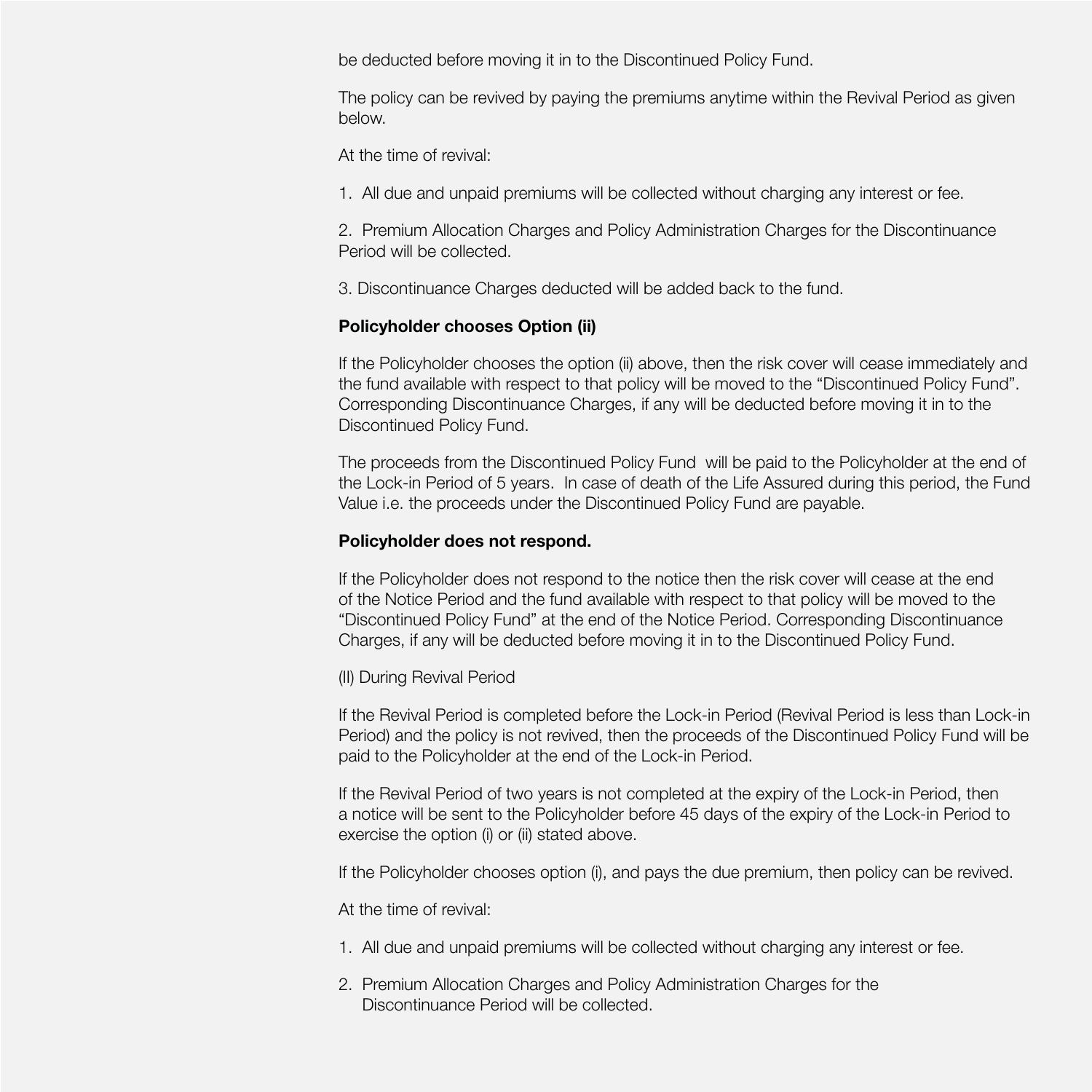|                                                                        | 3. Discontinuance Charges that had been deducted will be added back to the fund.                                                                                                                                                                                                                                                                                                                                                                                                                                                                                                                                                                                                     |
|------------------------------------------------------------------------|--------------------------------------------------------------------------------------------------------------------------------------------------------------------------------------------------------------------------------------------------------------------------------------------------------------------------------------------------------------------------------------------------------------------------------------------------------------------------------------------------------------------------------------------------------------------------------------------------------------------------------------------------------------------------------------|
|                                                                        | If the Policyholder chooses option (ii) or does not respond to the notice, then the proceeds in<br>the Discontinuance Policy Fund will be paid to the Policyholder at the end of the Revival Period.                                                                                                                                                                                                                                                                                                                                                                                                                                                                                 |
|                                                                        | In case of death of the Life Assured during this period, the Fund Value i.e. the proceeds under<br>the Discontinued Policy Fund are payable.                                                                                                                                                                                                                                                                                                                                                                                                                                                                                                                                         |
| <b>Discontinued Policy Fund:</b>                                       | If the Fund Value under the policy, subject to Discontinuance Charge (if any) is moved into the<br>Discontinued Policy Fund. No further charges except Fund Management Charge of 0.50% per<br>annum will be levied on the Discontinued Policy Fund. The Discontinued Policy Fund would<br>earn a minimum guaranteed interest as prescribed by IRDAI from time to time. The excess<br>income earned in the Discontinued Policy Fund over and above the minimum guaranteed<br>interest rate will also be fully apportioned to the Discontinued Policy Fund in arriving at the<br>proceeds of the discontinued policies.<br>The details of the Discontinued Policy Fund is given below: |
| <b>Discontinued Policy Fund</b><br>(SFIN: ULIF013011111FUTDISCONT133): |                                                                                                                                                                                                                                                                                                                                                                                                                                                                                                                                                                                                                                                                                      |
|                                                                        | The investment objective of this fund is to provide return, subject to minimum guaranteed<br>interest, as prescribed by IRDAI from time to time.                                                                                                                                                                                                                                                                                                                                                                                                                                                                                                                                     |
|                                                                        | The fund will be allocated as per the following asset allocation<br>Money Market Instruments: 0% to 40%<br>Government Securities : 60% to 100%                                                                                                                                                                                                                                                                                                                                                                                                                                                                                                                                       |
|                                                                        | Investment Strategy: Low Risk Investment<br>Risk Profile: Low Risk<br>The Fund Management Charge for the Discontinued Policy Fund will be 0.5% p.a.                                                                                                                                                                                                                                                                                                                                                                                                                                                                                                                                  |
| <b>Revival and Policy Discontinuance</b><br>after Lock-in Period:      | If any due premium remains unpaid at the end of the Grace Period, the Company will send                                                                                                                                                                                                                                                                                                                                                                                                                                                                                                                                                                                              |
|                                                                        | a Premium Default Notice to the Policyholder within a period of 15 days from the end of the<br>Grace Period requesting the Policyholder to choose any of the following options within a period<br>of 30 days from receipt of such notice.                                                                                                                                                                                                                                                                                                                                                                                                                                            |
|                                                                        | 1. Revive the policy within a period of two years.<br>2. Complete withdrawal of the policy without any risk cover.<br>3. Convert the policy in to Paid-up Policy.                                                                                                                                                                                                                                                                                                                                                                                                                                                                                                                    |
|                                                                        | If the Policyholder chooses option (1) stated above, then the policy will be considered as an in<br>force policy and all the charges will be deducted from the fund until revival of the policy or end<br>of the Revival Period whichever is earlier. If the policy is revived within this period, then the<br>policy will continue as a regular in force policy. If it is not revived, then the proceeds of the policy<br>will be paid to the Policyholder at the end of the Revival Period of two years. On death during<br>the Revival Period Death Benefit as mentioned under benefits section above is payable.                                                                 |
|                                                                        |                                                                                                                                                                                                                                                                                                                                                                                                                                                                                                                                                                                                                                                                                      |

If the Policyholder chooses option (2), then the proceeds of the policy will be paid to the Policyholder immediately.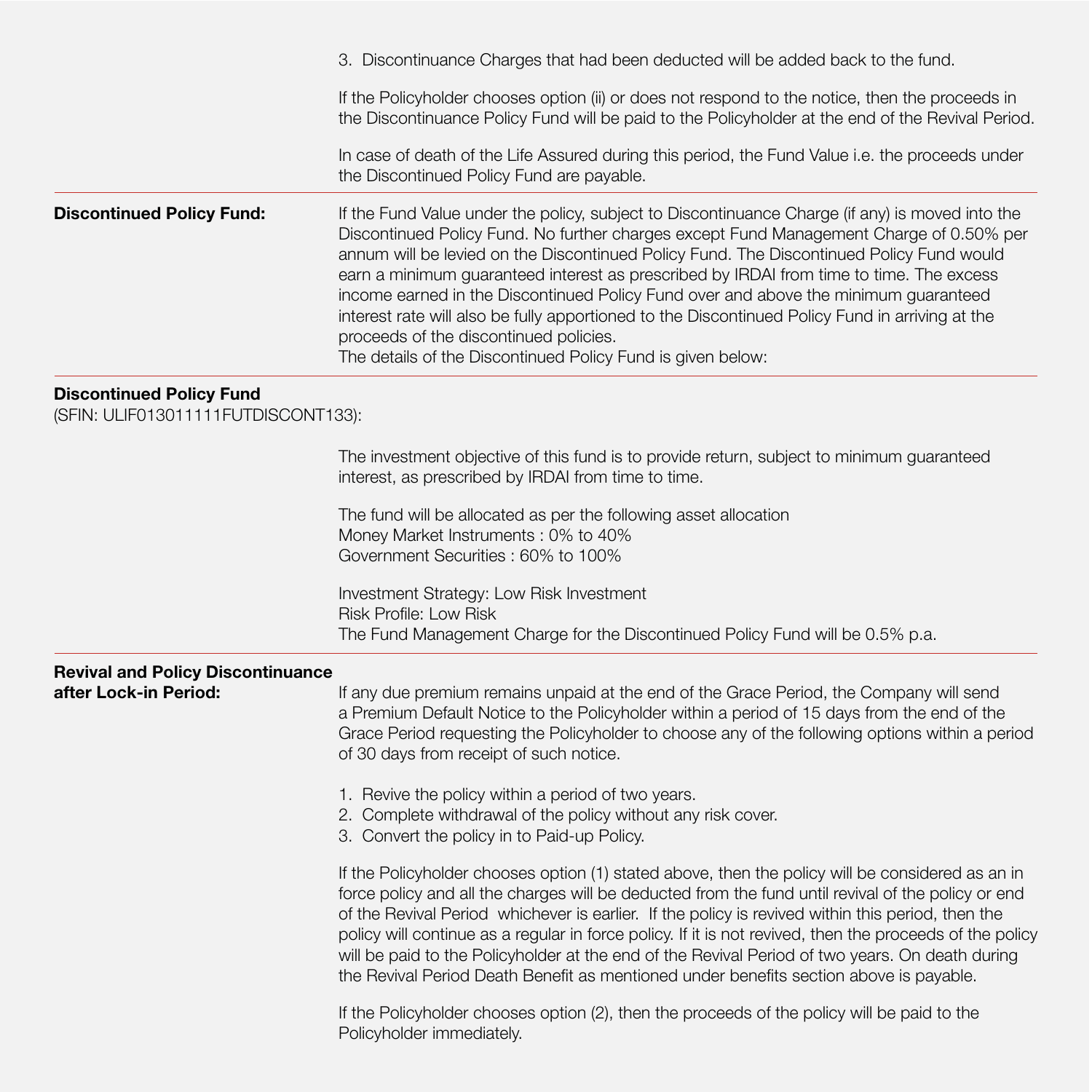| <b>Paid-up Policy:</b> | If the Policyholder chooses option (3), then the policy is considered as a Paid-up Policy.<br>Paid-up Sum Assured can be determined as                                                                                                                                                                                                                                                                                                                                                                                                                                                                                                                                                                  |
|------------------------|---------------------------------------------------------------------------------------------------------------------------------------------------------------------------------------------------------------------------------------------------------------------------------------------------------------------------------------------------------------------------------------------------------------------------------------------------------------------------------------------------------------------------------------------------------------------------------------------------------------------------------------------------------------------------------------------------------|
|                        | (Number of premiums paid)                                                                                                                                                                                                                                                                                                                                                                                                                                                                                                                                                                                                                                                                               |
|                        | Sum Assured x ---------------------------                                                                                                                                                                                                                                                                                                                                                                                                                                                                                                                                                                                                                                                               |
|                        | (Total number of premiums payable)                                                                                                                                                                                                                                                                                                                                                                                                                                                                                                                                                                                                                                                                      |
|                        | Under a Paid-up Policy, the Policy Administration Charge, Fund Management Charge will be<br>deducted. Mortality Charge will be deducted with respect to Sum at Risk considering<br>Paid-up Sum Assured. If the death occurs during the Policy Term, Death Benefit considering<br>the Paid-up Sum Assured will be paid. That is death claims will be settled on original terms and<br>conditions replacing the "Sum Assured" by "Paid-up Sum Assured". At maturity or surrender<br>during the Policy Term, Fund Value will be payable.                                                                                                                                                                   |
|                        | During the Revival Period, a Paid-up Policy can be revived and become an in force policy. After<br>the end of Revival Period, a Paid-up Policy cannot be revived.                                                                                                                                                                                                                                                                                                                                                                                                                                                                                                                                       |
|                        | At the time of revival:                                                                                                                                                                                                                                                                                                                                                                                                                                                                                                                                                                                                                                                                                 |
|                        | 1. All due and unpaid premiums will be collected without charging any interest or fee.                                                                                                                                                                                                                                                                                                                                                                                                                                                                                                                                                                                                                  |
|                        | 2. Premium Allocation Charges for the Discontinuance Period will be collected.                                                                                                                                                                                                                                                                                                                                                                                                                                                                                                                                                                                                                          |
|                        | If the Policyholder did not respond to the notice/has not chosen any of the given 3 options<br>then the treatment of such policy shall be as per option (2) above i.e complete withdrawal of<br>the policy without any risk cover and the proceeds of the policy will be paid to the Policyholder<br>immediately.                                                                                                                                                                                                                                                                                                                                                                                       |
| Surrender:             | Policy can be surrendered any time during the Policy Term. The Surrender Value will be the<br>Fund Value less Discontinuance Charge, if any, as mentioned below.                                                                                                                                                                                                                                                                                                                                                                                                                                                                                                                                        |
|                        | Surrender before completion of 5 policy years                                                                                                                                                                                                                                                                                                                                                                                                                                                                                                                                                                                                                                                           |
|                        | If policy is surrendered before the completion of Lock-in Period of 5 policy years from the policy<br>commencement date, the Surrender Value equal to Fund Value less applicable Discontinuance<br>Charge will be kept in Discontinued Policy Fund and no subsequent charges other than Fund<br>Management Charges for Discontinued Policy Fund will be deducted. The Surrender Value<br>will accrue a minimum guaranteed return as specified by IRDAI, from time to time. Such<br>accumulated Surrender Value will be paid immediately after the Lock-in Period. In case of death<br>of the Life Assured during this period, the proceeds will be payable to the nominee/legal heirs<br>as applicable. |
|                        | Surrender after completion of 5 policy years                                                                                                                                                                                                                                                                                                                                                                                                                                                                                                                                                                                                                                                            |
|                        | If the policy is surrendered after the Lock-in Period, then the Surrender Value is the Fund Value<br>at the prevailing NAV. It becomes payable immediately.                                                                                                                                                                                                                                                                                                                                                                                                                                                                                                                                             |
| <b>Nomination:</b>     | Provided the Policyholder is the Life Assured, he/she may, at any time before the policy                                                                                                                                                                                                                                                                                                                                                                                                                                                                                                                                                                                                                |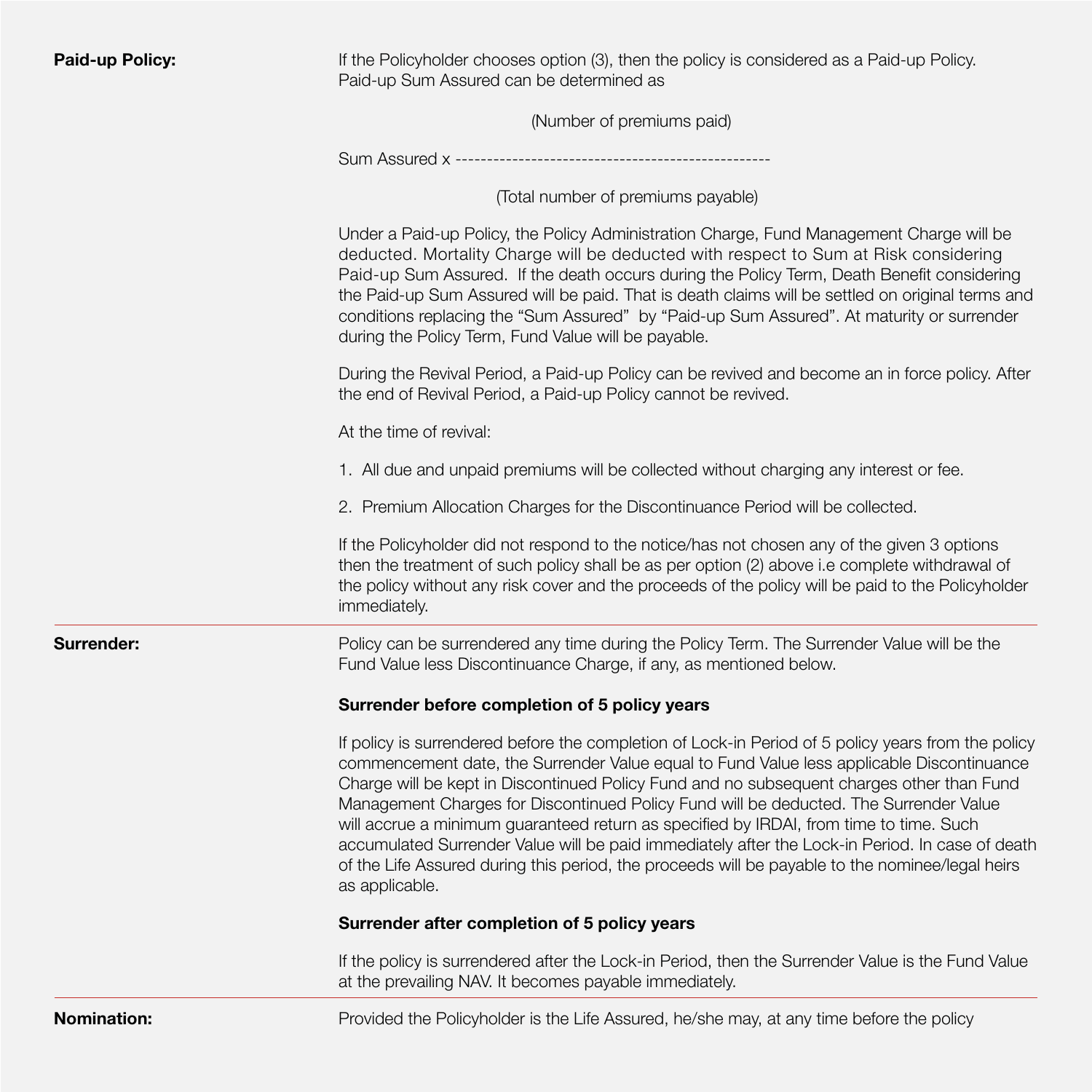|                             | matures for payment, nominate a person or persons as per Sec 39 of the Insurance Act 1938,<br>to receive the policy benefits in the event of his/her death. It is ensured that the nominee has<br>insurable interest in the life of the assured.                                                                                                                                                                                                                                                                                                                                  |
|-----------------------------|-----------------------------------------------------------------------------------------------------------------------------------------------------------------------------------------------------------------------------------------------------------------------------------------------------------------------------------------------------------------------------------------------------------------------------------------------------------------------------------------------------------------------------------------------------------------------------------|
| <b>Assignment:</b>          | As per Sec 38 of the Insurance Act 1938, the Policyholder can also assign the policy to a party<br>by filing a written notice to us along with the original policy document. The assignment should<br>either be endorsed upon the policy itself or documented by a separate instrument signed in<br>either case by the assignor stating specifically the fact of assignment. Only the entire policy can<br>be assigned and not individual benefits or any part thereof. Any assignment shall automatically<br>cancel a nomination except the assignment in favour of the Company. |
|                             | Net Asset Value (NAV) calculation: Unit Price: A unit in each fund has its own price called the Net Asset Value (NAV). The NAV of<br>each segregated fund is calculated on daily basis with the following formula: Market value of<br>investments held by the fund plus the value of any current assets less the value of any current<br>liabilities less provisions, if any divided by the number of units existing at the valuation date<br>(before creation/redemption of units).                                                                                              |
|                             | Allocation/redemption of units:                                                                                                                                                                                                                                                                                                                                                                                                                                                                                                                                                   |
|                             | In respect of premiums received up to 3.00 p.m. under a local cheque or a demand draft<br>payable at par or by way of cash, the closing NAV of the day on which the premium is received<br>shall be applicable. In respect of premiums received after 3.00 p.m., the closing NAV of the<br>next business day shall be applicable.                                                                                                                                                                                                                                                 |
|                             | In respect of premiums received under outstation cheques/demand drafts, the closing NAV of<br>the day on which the cheques/demand draft is realised shall be applicable.                                                                                                                                                                                                                                                                                                                                                                                                          |
|                             | All requests for Switch, Surrender or Partial Withdrawal received up to 3.00 p.m. will be<br>processed at the closing NAV of the day on which the request is received. All such requests<br>received after 3:00 p.m. will be processed at the closing NAV of the next business day.                                                                                                                                                                                                                                                                                               |
| <b>Tax Benefits:</b>        | Premium(s) paid are eligible for tax benefit as may be available under the provisions of<br>Section(s) 80C, 80 CCC(1), 80D, 10.10D as applicable. Please consult your tax advisor for the<br>same.                                                                                                                                                                                                                                                                                                                                                                                |
|                             | Exclusions and Other Restrictions: No benefit will be payable in respect of any condition arising directly or indirectly through or in<br>consequence of the following exclusions and restrictions                                                                                                                                                                                                                                                                                                                                                                                |
|                             | <b>Suicide Exclusion:</b> If the Life Assured commits suicide within 12 months from the policy<br>commencement date or revival date if revived, whether sane or insane at that time, the<br>Company will limit the Death Benefit to the Fund Value and no insurance benefit will be payable.<br>Any charges recovered subsequent to the date of death will be paid back to the nominee or<br>beneficiary along with Death Benefit.                                                                                                                                                |
| Variability of the Charges: | The Premium Allocation Charge and Mortality Charge under the base plan are guaranteed<br>throughout the Policy Term.                                                                                                                                                                                                                                                                                                                                                                                                                                                              |
|                             | • The monthly Administration Charge can be increased by not more than 5% p.a. subject to                                                                                                                                                                                                                                                                                                                                                                                                                                                                                          |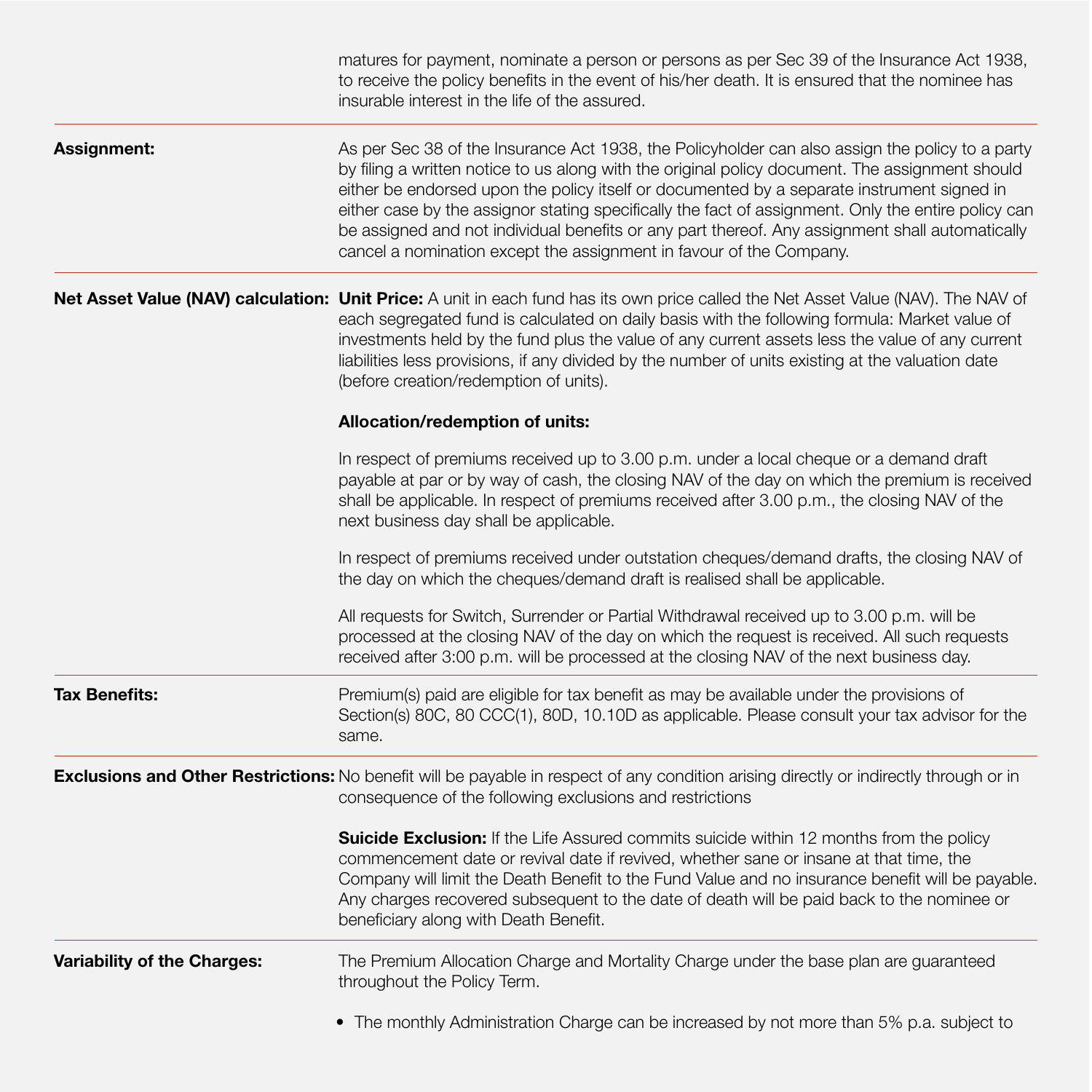IRDAI approval and will not exceed  $\bar{\epsilon}$ 6000 p.a.

- The Switching Charges are subject to increase up to  $\overline{2}250$  per switch, subject to IRDAI approval
- The Discontinuance Charges are guaranteed.
- The Company may change the Fund Management Charges from time to time subject to IRDAI approval. As per prevailing Regulations, the Fund Management Charges will not exceed 1.35% p.a.
- The Partial Withdrawal Charges may increase up to  $\bar{t}$ 500 per withdrawal with prior IRDAI approval.
- Charges deducted are subject to a Goods and Services Tax as per prevailing tax laws.

A month's notice will be given to the Policyholder in case of an increase of charges whenever charges can be increased. The increase, if any, will apply from the policy anniversary coinciding with or following the increase. Any change in amount or rate of charges as stated above will be subject to IRDAI approval.

### **Note on the Risk of Investment in the Units of this Policy**

- 1. Unit Linked Life Insurance products are different from the traditional insurance products as in the former, the investment risks in the investment portfolio is borne by the Policyholder.
- 2. 'Future Generali India Life Insurance Company' is only the name of the insurance Company and 'Future Generali Dhan Vridhi' is only the name of the Unit Linked Life Insurance contract and does not in anyway indicate the quality of the contract, or its future prospects of return.
- 3. Please know the associated risks and the applicable charges, from your Insurance agent or the Intermediary or policy document of the insurer.
- 4. The various funds offered under this contract are the names of the funds and do not in any way reflect their quality, their future prospects and returns.
- 5. The premium paid in Unit Linked Life Insurance Policies are subject to market risks associated with the capital markets. The unit prices are not guaranteed and may go up and down depending on market conditions.
- 6. Past performance of the funds is no indication of future performance which may be different.
- 7. All premiums/benefits payable under this plan are subject to applicable laws and taxes including Goods and Services Tax, as they exist from time to time.

Section 41 of the Insurance Act, 1938 states:

**Prohibition on Rebates:** 1. No person shall allow or offer to allow, either directly or indirectly, as an inducement to any person to take or renew or continue an insurance in respect of any kind of risk relating to lives or property in India, any rebate of the whole or part of the commission payable or any rebate of the premium shown on the policy, nor shall any person taking out or renewing or continuing a policy accept any rebate, except such rebate as may be allowed in accordance with the published prospectuses or tables of the insurer: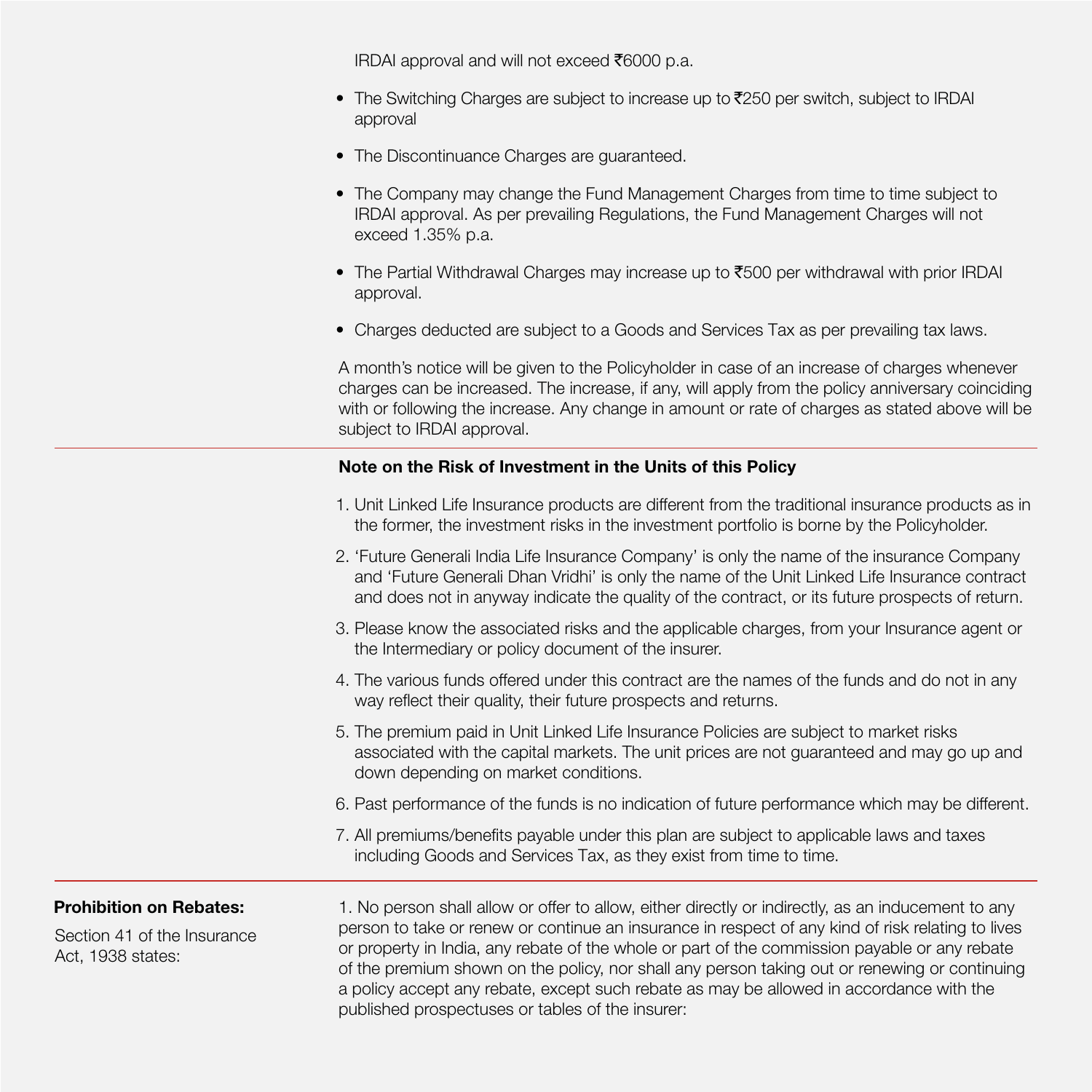

**WHY CHOOSE US? Future Generali is a joint venture between India's leading retailer Future Group, Italy based in the Unit of September 2016. The Croup, Italy based** insurance major Generali and Industrial Investment Trust Ltd. (IITL). The Company was incorporated in 2006 and brings together the unique qualities of the founding Companies local experience and knowledge with global insurance expertise. Future Generali offers an extensive range of life insurance products, and a network that ensures we are close to you wherever you go.